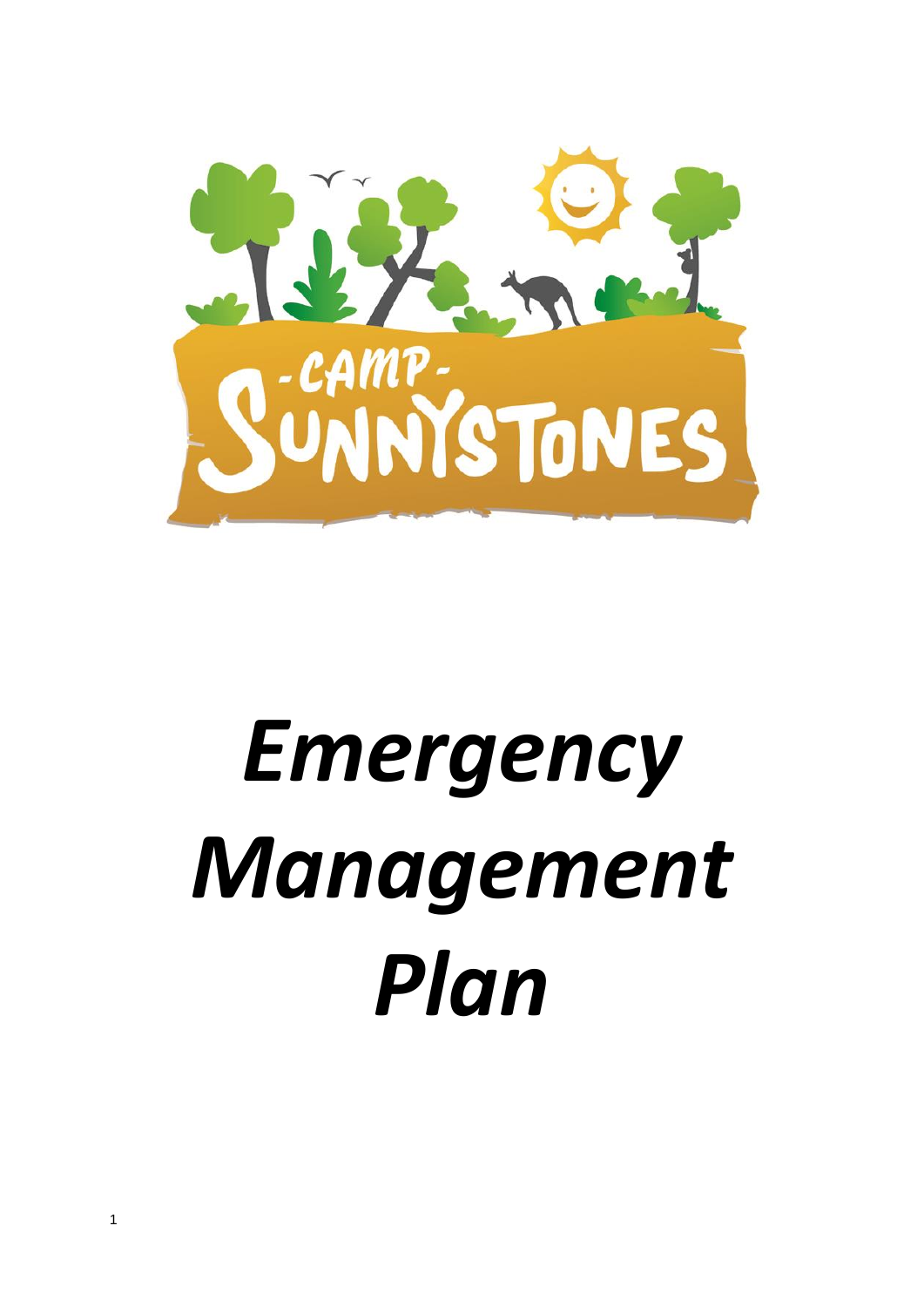# **EMERGENCY MANAGEMENT PLAN**

- To ensure that the correct response is made to any emergency situation that may arise in the camp, all Camp Sunnystones user groups are requested to make themselves familiar with the details of the emergency response plan.
- In the event of any emergency Camp Sunnystones staff should be informed.
- To prevent confusion and to make best use of available resources, any situation requiring an emergency response i.e. accident, gas leak, lost child, etc. should be handled by the Camp Sunnystones owners or Group Leaders. This will enable immediate assistance to be provided and an appropriate response planned.
- **All contact with emergency services should be done by the Camp Sunnystones owners where** time/availability permits.

#### *CONTENTS*

#### **Page 2** Contents

- Site Overview
- Floor Plan
- What to Do? Emergency Phone Numbers
- Roles and Responsibilities
- Media Management
- Routine Incidents
	- Electricity failure
	- Water loss
	- Gas failure
- Non Routine Incidents
	- General evacuations
	- Bushfire code red days
	- Bushfire at the camp site
	- Bushfire offsite
	- Building fire
	- Lost or missing camper
	- Camper abduction or assault
	- Hostage situation
	- Injury/camper illness/Near drowning
	- Gas leak
- Post emergency debrief
- Site Plan
- Evacuation assembly areas
- Water, gas, power cut off points
- Location fire fighting appliances
- Location of first aid kits
- Sunnystones staff emergency training program/Reviewing plan
- Sunnystones Phone Directory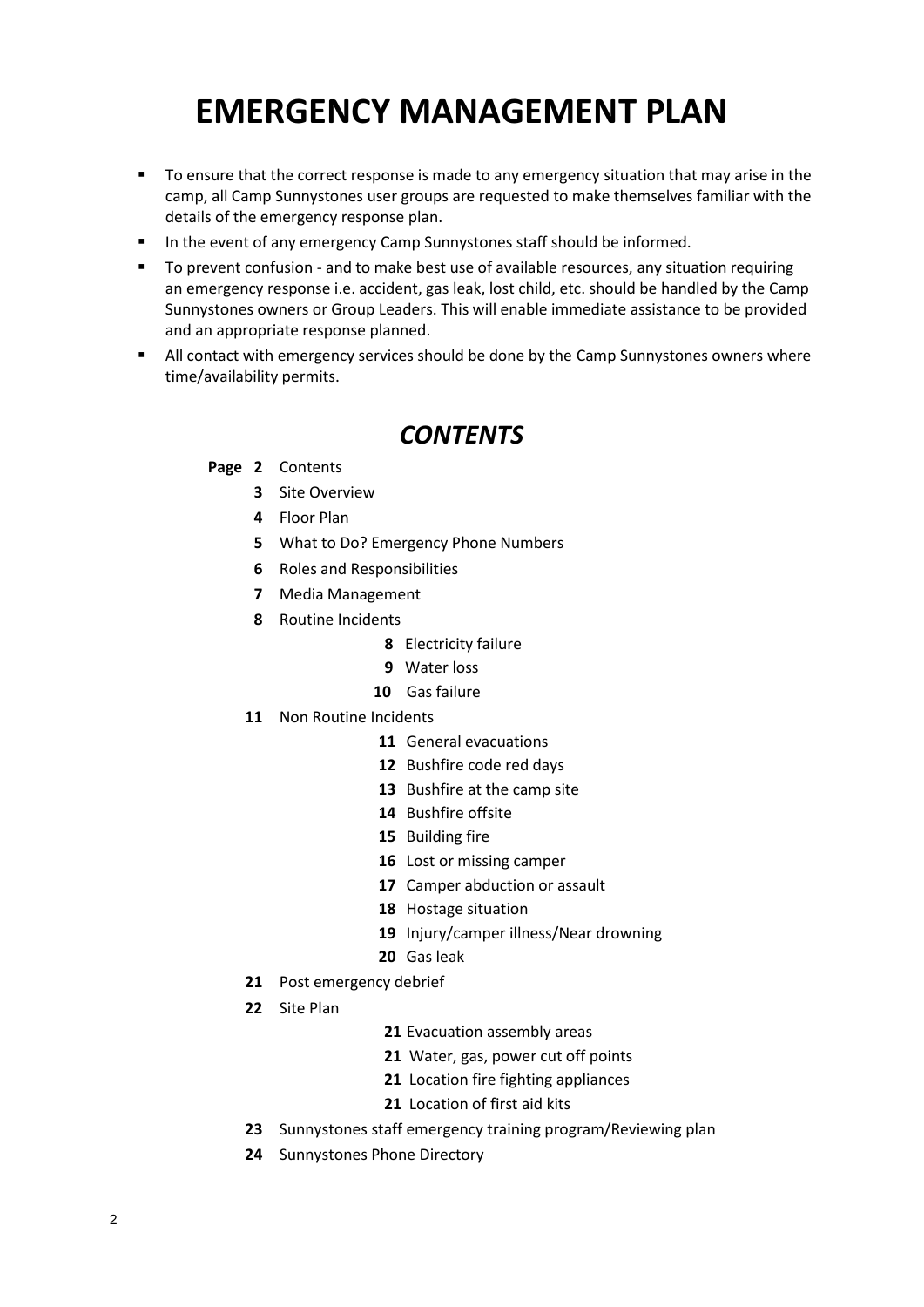#### *SITE OVERVIEW*

Camp Sunnystones is group accommodation venue situated approx. 7km from Bacchus Marsh. The homestead is a unique  $21^{st}$  century solid rock complex set on 50 acres overseeing the Long Forest Nature Conservation Reserve.

The camp building has all facilities under the one roof, including, 10 bedrooms each having their own ensuite, dining area, two lounge areas, kitchen and sunroom (please see floor plan on page).

The areas outside include a large car park, BBQ area with gas BBQ and seating, beach volleyball court and initiative activities.

Other areas onsite include two low ropes courses to the south of the building, and a canoeing lake and archery course to the east.

#### **CAMP MANAGERS**:

Matt Hope 0414401279 or Kate Hope 0458507 136

64 Possumtail Run 250m south of the main homestead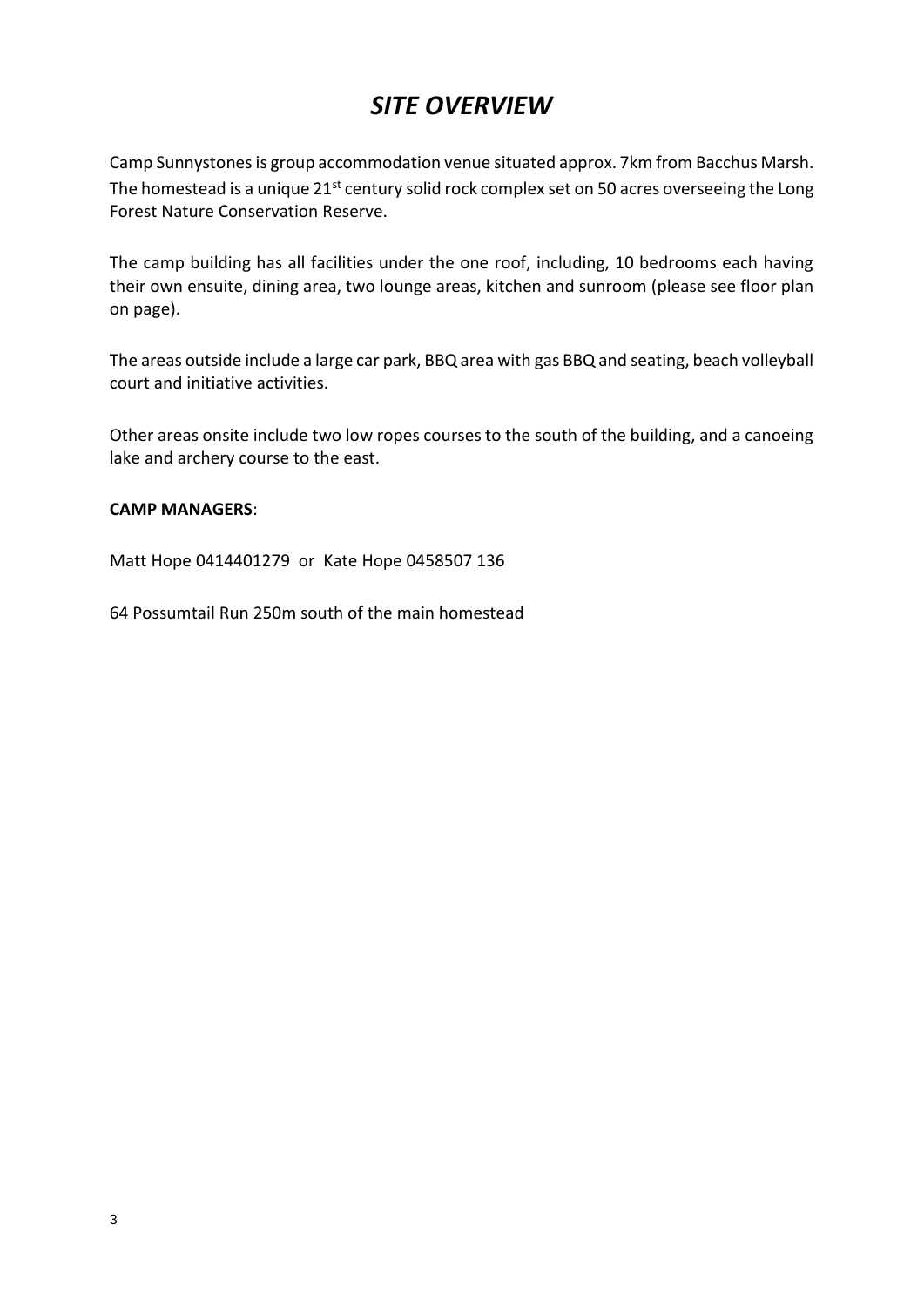

# **Sunnystones**

**-**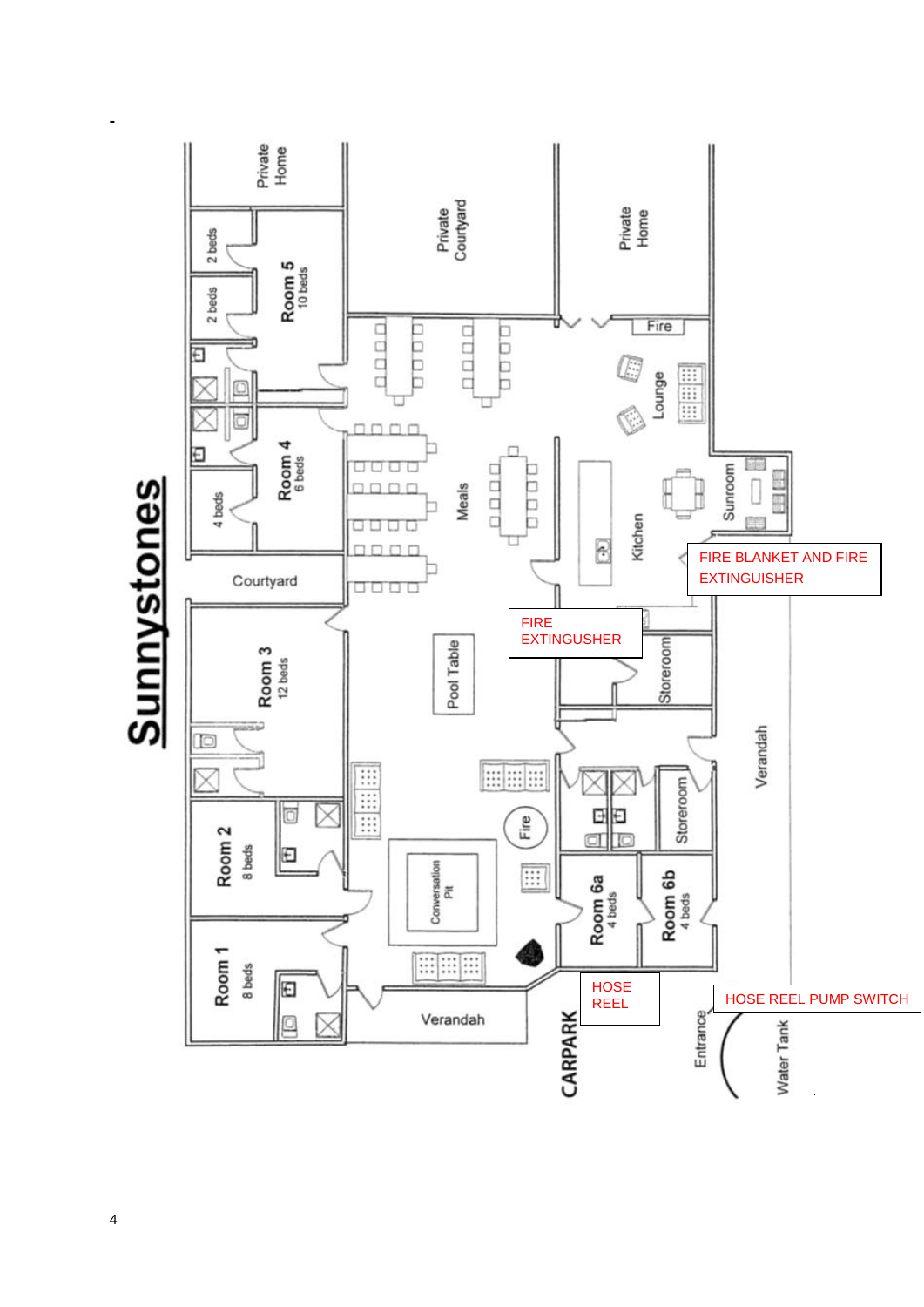# **WHAT TO DO IN AN EMERGENCY**

#### **1. Verify Verify the report.**

Confirm with other campers, with emergency services or other reliable people the accuracy of the information about the emergency.

#### **2. Notify Notify the emergency services and Sunnystones staff**

By the quickest possible means, immediately notify:

- the emergency services
- the Sunnystones staff

#### **3. Assess Assess the danger posed by the emergency**

Use all your senses to build a picture which tells you what is happening and use that information to help decide on a course of action.

Use verbal information.

Observe what is happening to decide:

- has the danger passed?
- is the danger increasing or decreasing?
- is the danger coming closer or moving further away?
- is the weather or terrain affecting its progress?

decide how much time exists to take alternative actions.

### **4. Act**

#### **Take action based on the assessment of danger**.

**Assembly Areas: tank stand at rear of carpark or Pit. Emergency horn @ Kitchen** Ensure that injured campers are not exposed to further injury or danger. Contain the emergency if safe to do so. Move people away from the danger area by the safest means, if necessary, move campers indoors, to one end of the building, to the furthermost part of the campsite or to a site well away from the campsite if time permits. Refer to any specific procedures developed for the emergency.

#### **Your location: Camp Sunnystones, 98 Possumtail Run, Bacchus Marsh 3340**

**The Spatial map reference is Central region map book: Map 6526 page 120 GR-783289**

**Owners Mobile Contact: 0458 507 136 or 0414 401 279**

| <b>Emergency Phone Numbers</b>     |                      |                 |  |
|------------------------------------|----------------------|-----------------|--|
| Fire - Police - Ambulance Dial 000 |                      |                 |  |
| Hospital                           | <b>Doctor</b>        | Ambulance 000   |  |
| 5367 2000                          | 53673333             | <b>Fire 000</b> |  |
| Police 000 or 5366 4500            | Poison Info 13 11 26 |                 |  |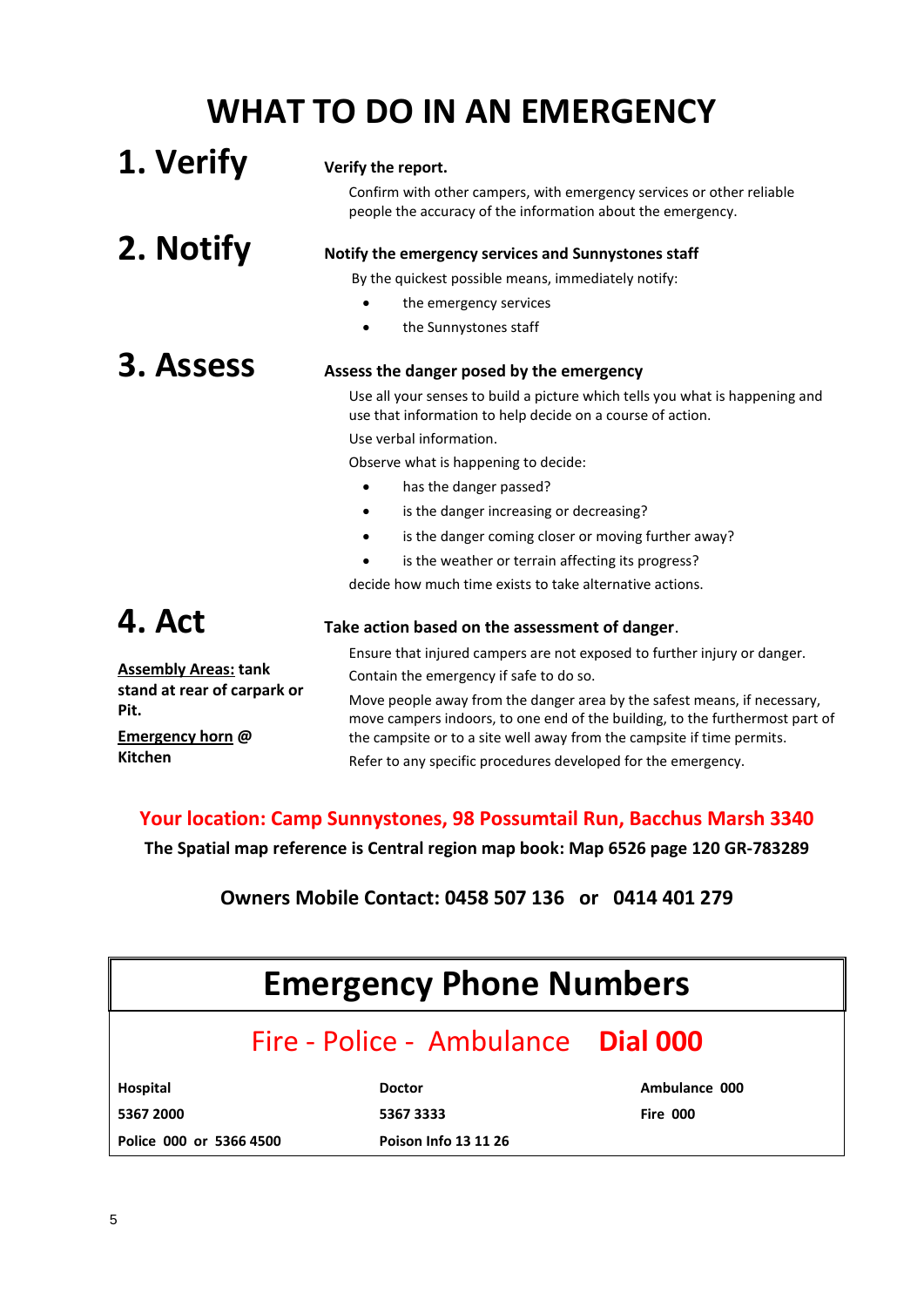#### *ROLES AND RESPONSIBILITIES*

#### **Sunnystones Staff**

Sunnystones staff, who are normally on site during the day, will co-ordinate the emergency and set up a command centre in the camp office. They will liaise with emergency services and take control of all responses not involving the supervision of campers. Other Sunnystones staff, if on site, will assist where necessary. If Sunnystones staff are not available the leader of the group will take responsibility for liaising with emergency services and delegating supervision of the group to another adult

#### **Group Leaders**

If Sunnystones staff are not available or the group leader believes the response is within their own resources they can contact the emergency services and implement the planned response. Camp Sunnystones staff MUST be notified as soon as practicable. Camp Sunnystones staff will then assume the coordination responsibility for the emergency. Group Leaders must supervise campers at all times and prepare and safely undertake an orderly evacuation if advised to do so by Sunnystones staff or emergency services.

Group Leaders must ensure camper medical forms & medicines and parent contact details are taken with the group to the evacuation assembly areas.

Sunnystones provides the following emergency plan after full consultation with the local emergency services.

Regardless of the time of year, ensure all cars and vehicles are parked in the designated areas only. This will allow ready access to all emergency vehicles.

Each group using Sunnystones during the fire danger season, November to March, should conduct a fire drill under the direction of the Sunnystones staff when a Total Fire Ban day is declared.

Familiarise yourself with the procedures listed below. However, in all situations - **the personal safety of all campers is of paramount importance.**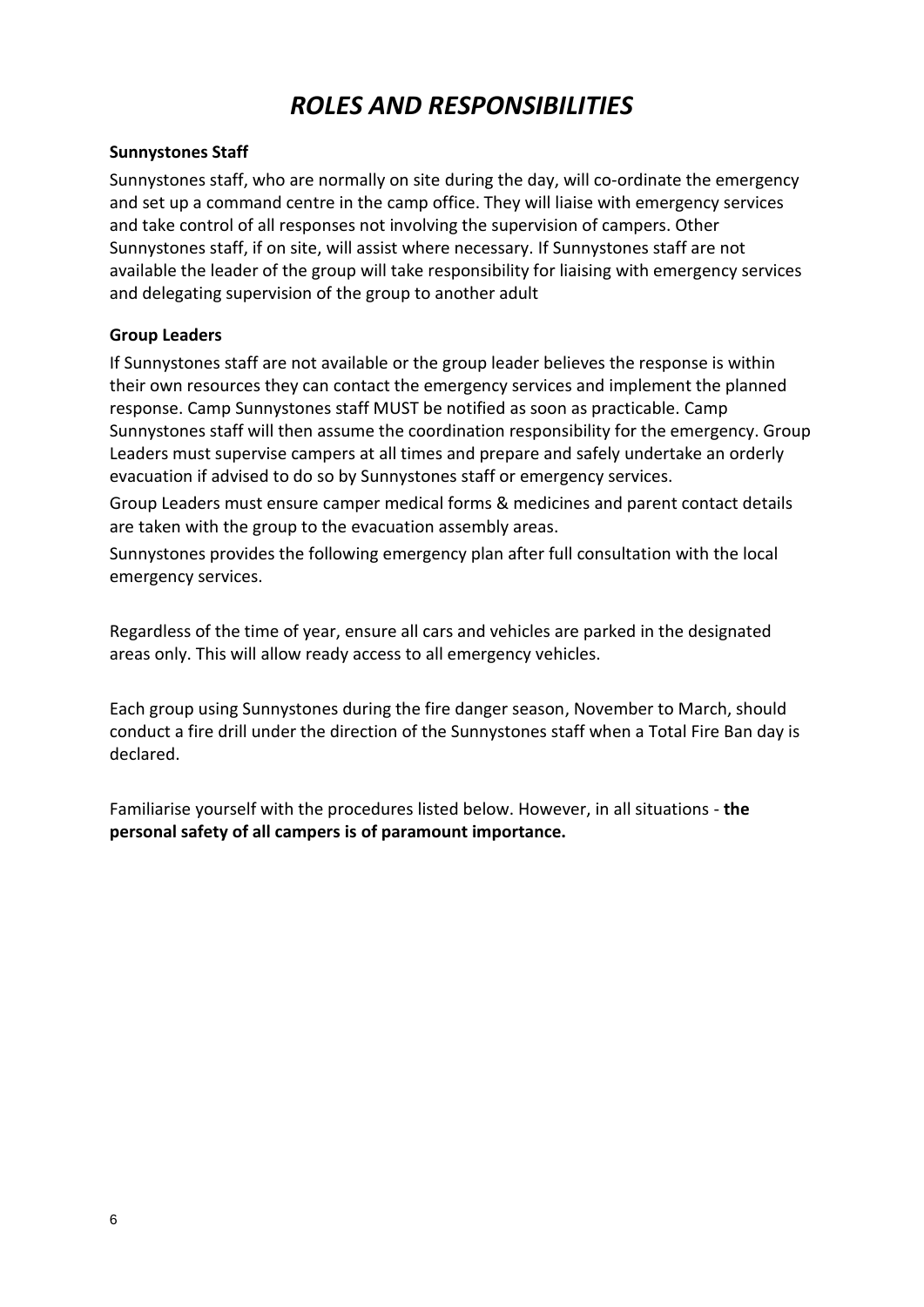#### *MEDIA MANAGEMENT*

#### **NOTE: To prevent nuisance calls by media - which tie up valuable staff and phone resources, all emergency situations will be managed in the following manner.**

- 1. No private phone access will be allowed during emergency situations.
- 2. Mobile phones shall not be used except in isolated locations or in medical or other extreme emergencies.
- 3. Under no circumstances shall campers contact outside agencies except at the direction of the Sunnystones staff or the group leader(s), and then only to assist in the combating of the emergency.
- 4. Refer all media inquiries to Police and offer no opinions
- 5. Media access to the site and to clients is banned except where Police and parents dictate otherwise

If the media arrive at the site by helicopter they will land on the oval. They could arrive before the emergency services and should be met on arrival by either Sunnystones staff or Group Leader. Request that they remain away from the main camp and do not allow them access to the campers. Offer no comment on the emergency and refer them to the police or emergency services when they arrive.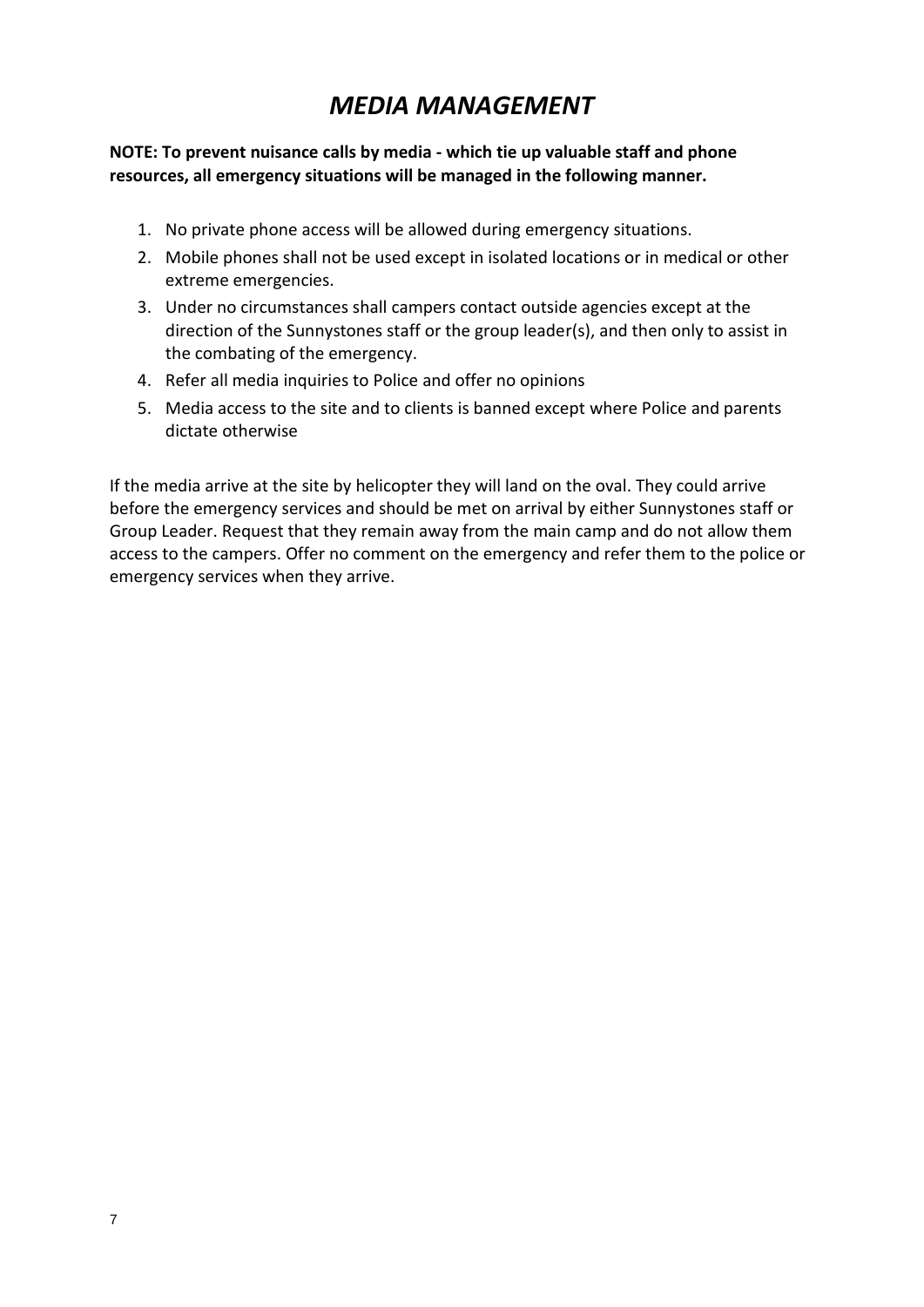#### *EMERGENCY RESPONSE TO ROUTINE INCIDENTS*

#### **Electrical Failure**

Electrical failure will cause a blackout. Battery back up will allow basic emergency lighting to operate. Loss of power will may also disrupt power supplies for all pumps, taps, showers and toilets. Portable battery operated lights are available for campers above the fridge.

#### **RESPONSE:**

- 1. Notify the Sunnystones staff who will investigate
- 2. Continue on with camp program if daytime
- 3. If dark assemble campers in the dining room, conduct a head count, organise torches and outline modified program.
- 4. If campers in bed visit each hut and organise campers to have torches ready, or provide Sunnystones portable lights for toilet trips
- 5. Meals will still be available
- 6. Continue camp program

#### **SUNNYSTONES STAFF RESPONSE:**

- 1. Check power point/light fitting in building
- 2. Check fuse boxes in pantry and behind main building.
- 3. Check power supply outside camp to determine an area blackout
- 4. Call Origin Energy to check fault and delay
- 5. If fuse tripped or fault undetectable call camp electrician
- 6. Inform group leader of action
- 7. Contact Sunnystones kitchen staff re menu etc.
- 8. Do not allow use of candles in accommodation areas.
- 9. Start emergency lighting.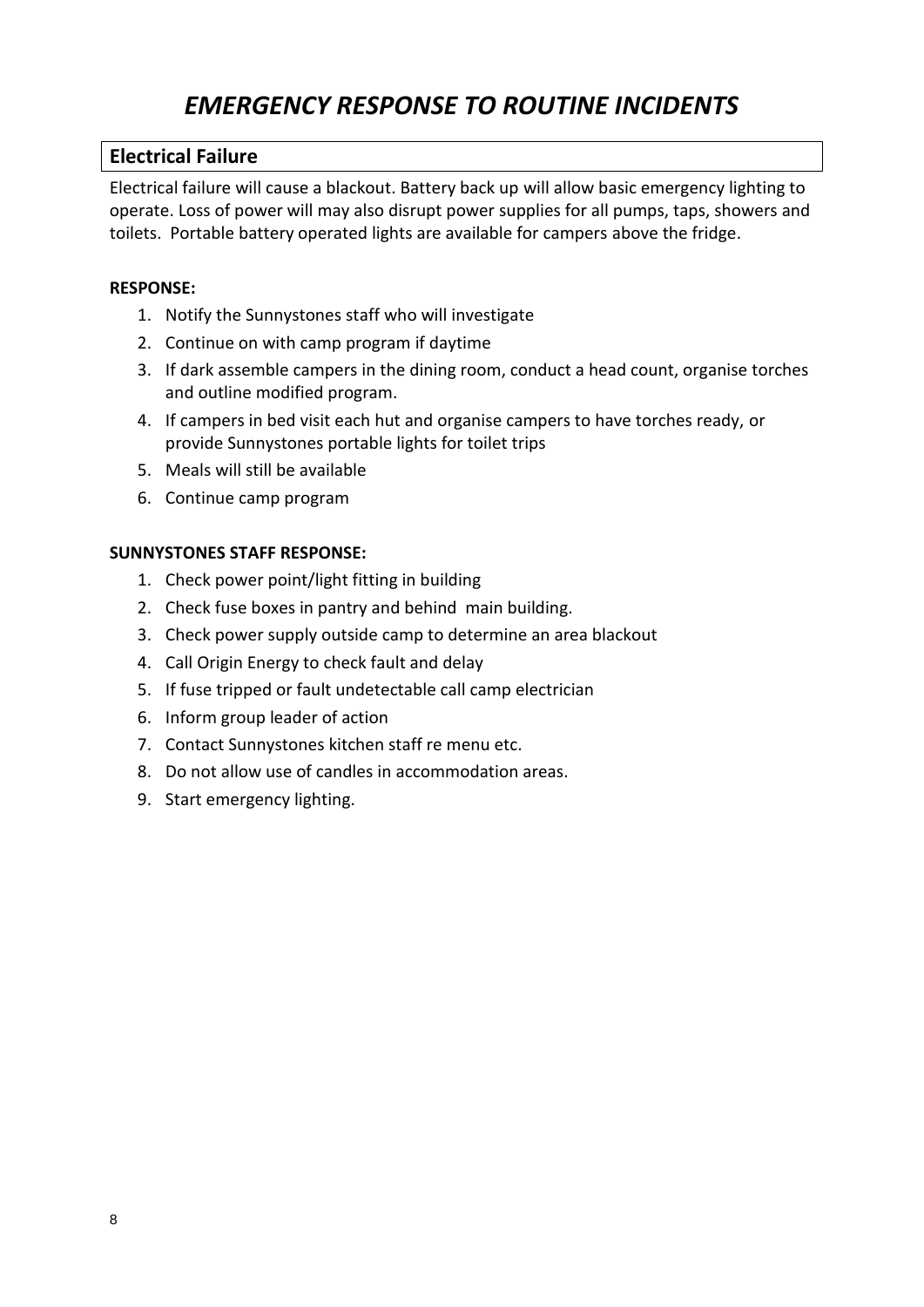#### **Water Loss**

Water loss is not an issue. If it did occur campers should refrain from using the toilets with gentlemen directed to the bush. Group leaders need to be aware of hygiene problems and direct the group members on which toilet to use. Tank storages will allow for continued use of water for all purposes.

#### **RESPONSE:**

- 1. Notify the Sunnystones staff who will investigate
- 2. Continue on with camp program

#### **SUNNYSTONES STAFF RESPONSE:**

- 1. Investigate, check power to pump, pumps, water levels in tanks.
- 2. Contact camp plumber
- 3. Inform group leader and Sunnystones kitchen staff of likely delay.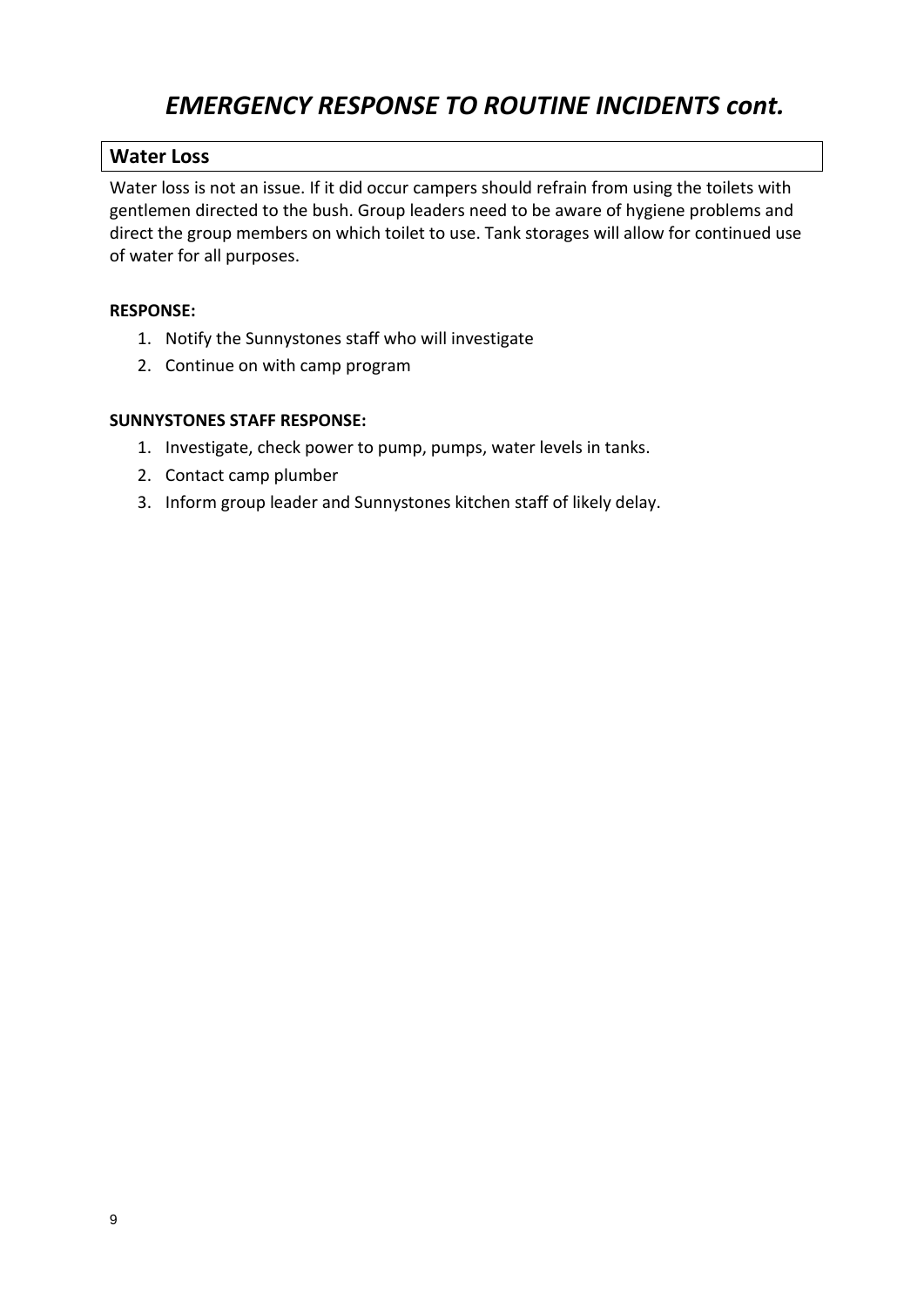#### **Gas Failure**

No hot water will indicate trouble with gas supplies or excessive hot water use.

#### **RESPONSE**

- 1. Notify the Sunnystones staff who will investigate
- 2. Continue on with camp program

#### **SUNNYSTONES STAFF RESPONSE:**

- 1. Investigate and re-light pilot light
- 2. If no success call camp plumber
- 3. Inform group leader of action and kitchen staff if cooking will be disrupted.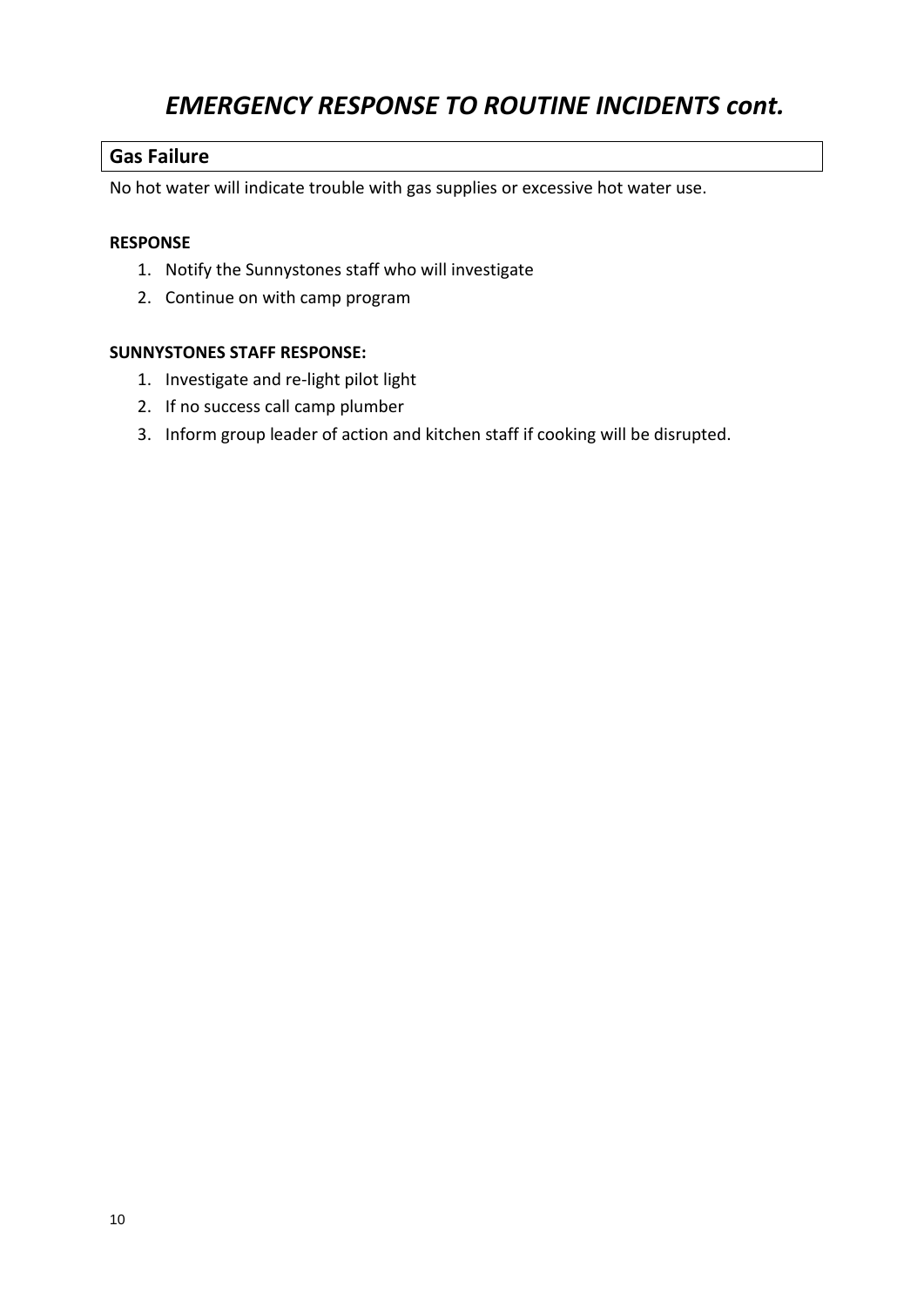DURING ON SITE ACTIVITIES EACH ACTIVITY LEADER & GROUP FIRST AIDER WILL HAVE A MOBILE PHONE TO NOTIFY OTHER LEADERS OR CAMP SUNNYSTONES STAFF OF AN **EMERGENCY** 

#### **General Evacuations**

- Observe and listen to determine the type of emergency that requires the evacuation i.e. bomb scare, chemical spill, large building fire, gas leak etc
- Notify all persons in the building to evacuate under instruction from Sunnystones staff
- Secure confidential and valuable items, and if time permits shut down electrical/ mechanical equipment
- Close all doors (except for bomb threat)
- Take handbags, briefcases and suitcases with you
- Direct all persons to proceed to primary emergency assembly point at the rear of the car park. If this area is not safe the secondary assembly point is at the BBQ area
- Check all areas are cleared and inform the Sunnystones staff of the status of evacuation & any actions
- Control the movement of occupants to the Evacuation Point (if required)
- Remain at the Evacuation Point until advised by emergency services

Sunnystones staff will be guided by emergency services recommendations regarding evacuating the premises.

In the event of evacuation weekend groups have their own transport and will be directed by emergency services regarding when and where to evacuate.

School groups: School groups when directed to will evacuate enmass. School staff firstly will contact their bus company they arrived with to organise transport. If unsuccessful Sunnystones staff or emergency services will call Bacchus Marsh coaches 53663444 to evacuate to the displan in either Bacchus Marsh or Melton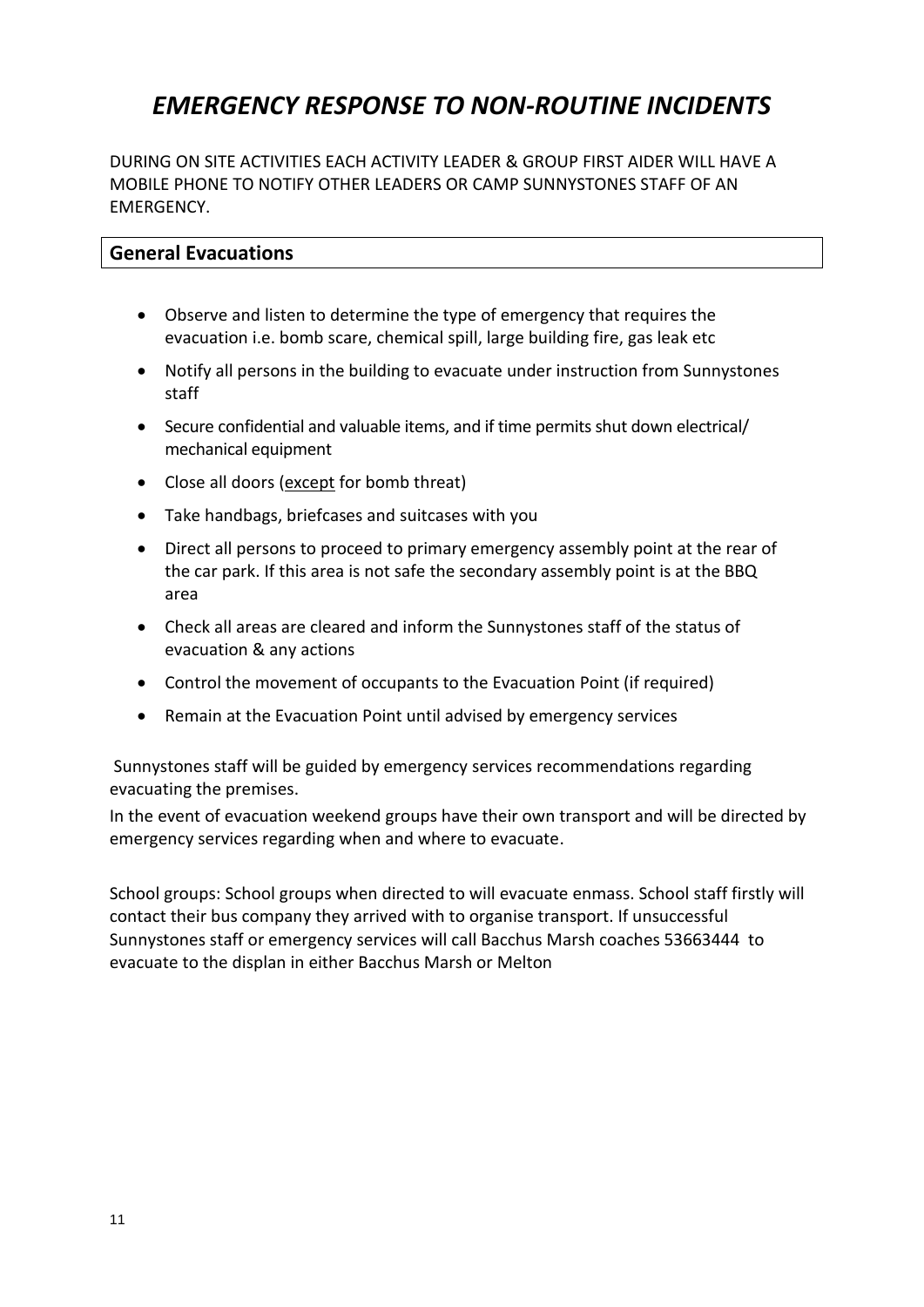#### **Bushfire : code red / catastrophic days**

Code Red / catastrophic – In the event of a forecast code red or catastrophic day, students would be evacuated to their homes the day before.

In the event of a notification of a fire within the immediate area, arrangements will be made to evacuate the students to their school if time permits. If necessary to evacuate immediately they will be co-ordinated to the nearest Relief Centre, location as advised by the Incident Controller or Moorabool Shire.

In the event of evacuation coaches will be available to transport students at late notice.

Staff will be expected to notify the school that they are evacuating and would register accordingly at the Relief centre upon arrival.

Staff in charge must have a complete record of all staff and students on site.

Severe weather warnings – All activities are conducted within 500 metres of the camp building and all activities would be suspended due to a severe weather warning with students returning to the main camp building.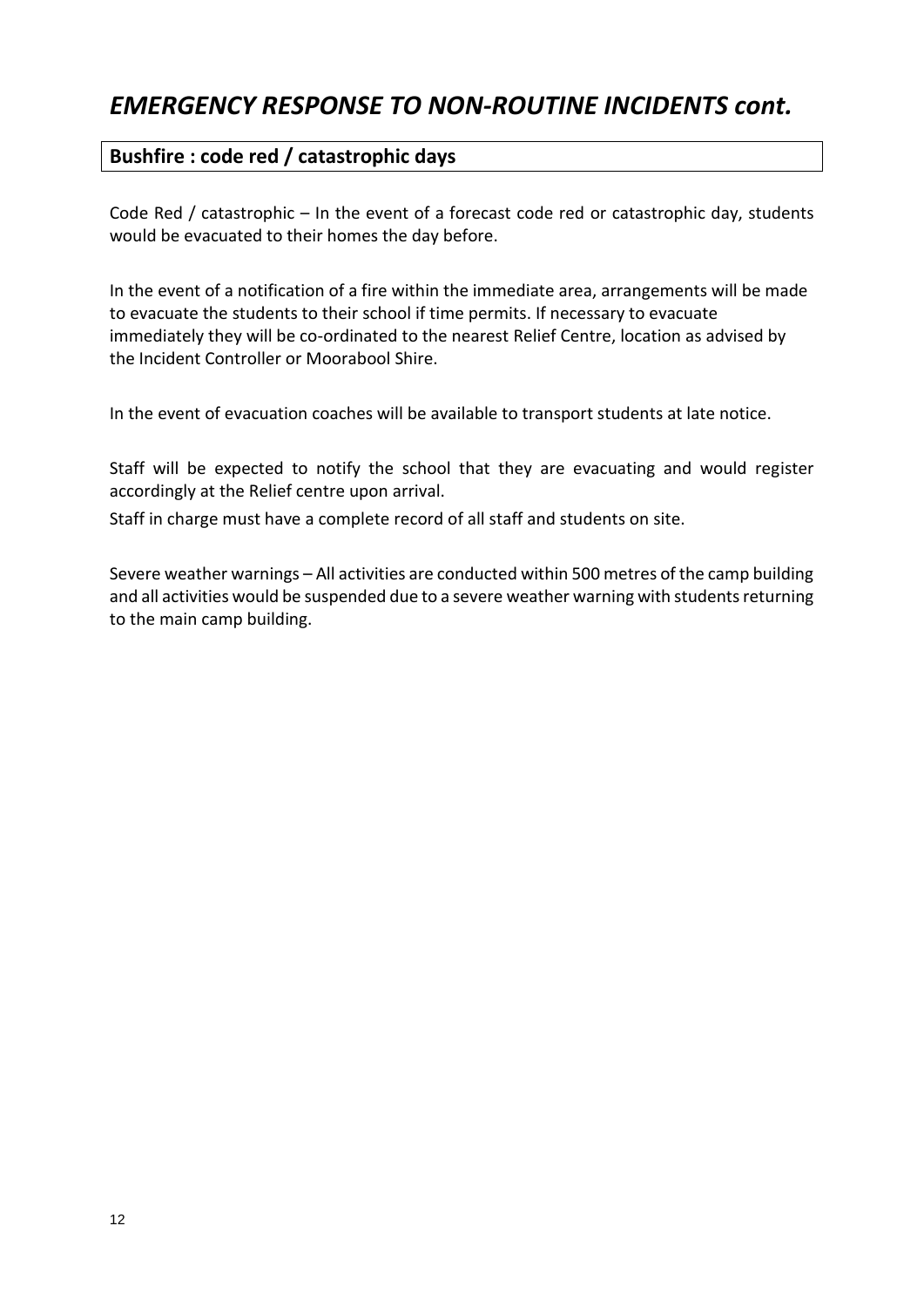#### **Bushfire : At The Campsite**

Essentially Sunnystones is a safe location. It is 8km from Bacchus Marsh township, which has a well equipped hospital, an efficient well equipped fire brigade, an SES base, an Ambulance station and several Doctors surgeries.

The building itself is built of rock with fireproof floors and ceiling and is extremely fire resistant. The following procedures are drawn up on the premise that it is safer to remain at the camp than attempt to move in the face of a fire:

- 1. In the event of a fire emergency in the area the campsite will be evacuated **only on the advice of the emergency services.**
- 2. The Sunnystones staff, or in their absence the group leader, will **sound the bell in the dining room.** This places all campers on alert and they should quietly and slowly move to the PIT area if safe to do so.
- 3. A **head count of campers** is to be conducted by group leaders after which Sunnystones staff, or in their absence one or two group leaders, are to **check the campsite building** for campers closing all doors and windows (close blinds).
- 4. The **camp office will be the command centre** and all communication with the emergency services will occur here.
- 5. **Everyone must dress** in long clothes, preferably wool, and solid footwear. Blankets are to be made available to campers.
- 6. All people are to **gather in the main hall** and remain inside until advised otherwise by the emergency services. Water, towels and battery operated lights will be on standby.
- 7. **Gas and power** should remain on unless the fire is close by.
- 8. Sunnystones staff:

Appoint staff to designated areas; Fill spouting of building with water; Prepare fire trailer and hoses; Remove combustible material from verandahs; Move cars into central car park; Distribute fire rakes and bags around campsite; and Once fire front has passed check for spot fires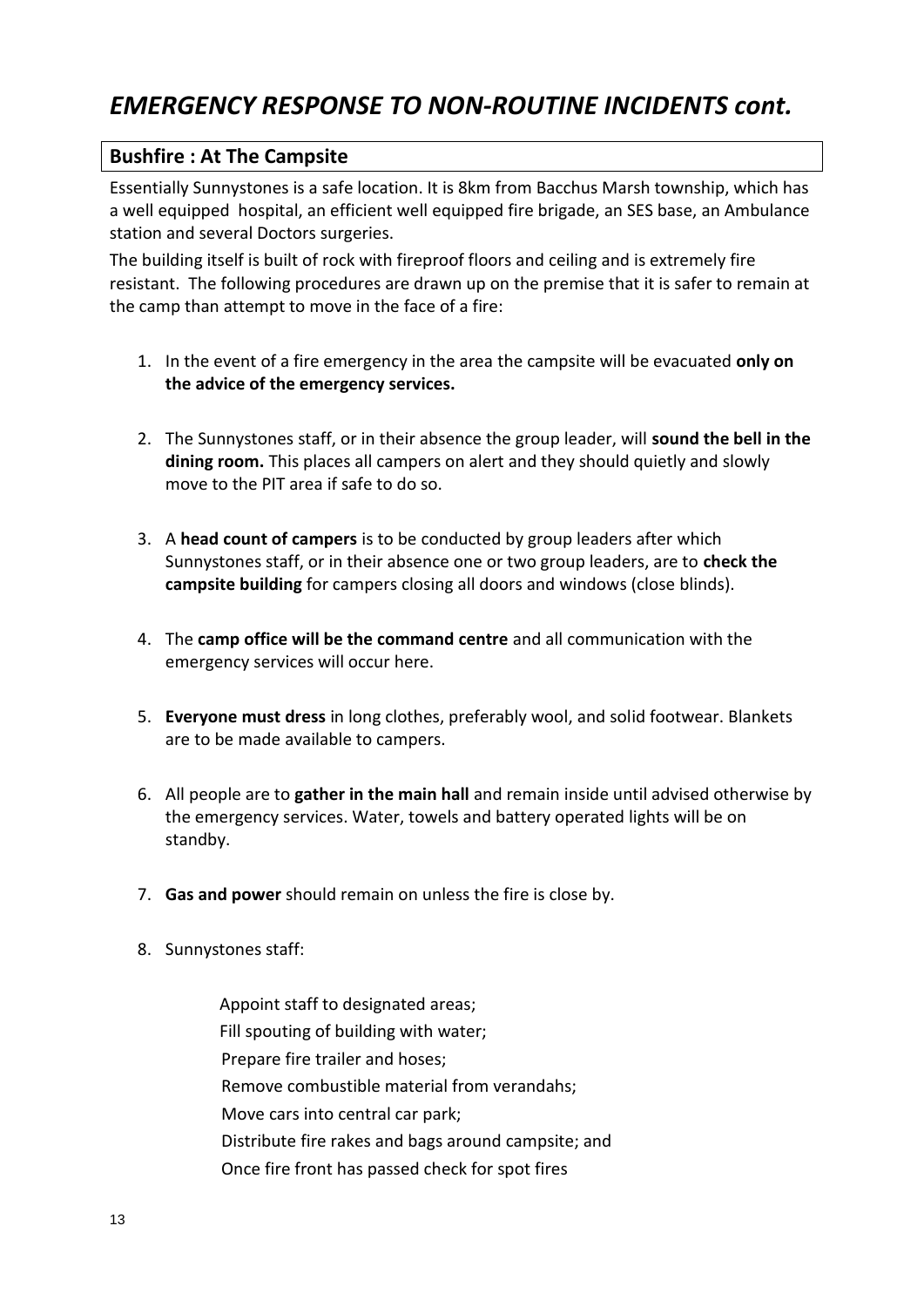#### **Bushfire: Off Site**

#### **On days of total fire ban all campers will be advised to remain close to the building at Sunnystones.**

- 1. If smoke or flames are seen away from the campsite no attempt should be made to return to the campsite if there is danger of being threatened by the fire retreat to a safe area i.e. river, broad track, rock or cleared area.
- 2. Campers should drink plenty of water.
- 3. Loose clothing should be dampened with water to protect head and shoulders.
- 4. All exposed areas of skin should be covered with clothing to avoid radiant heat.
- 5. Campers should shelter around rocks, logs or ground depressions to avoid radiant heat.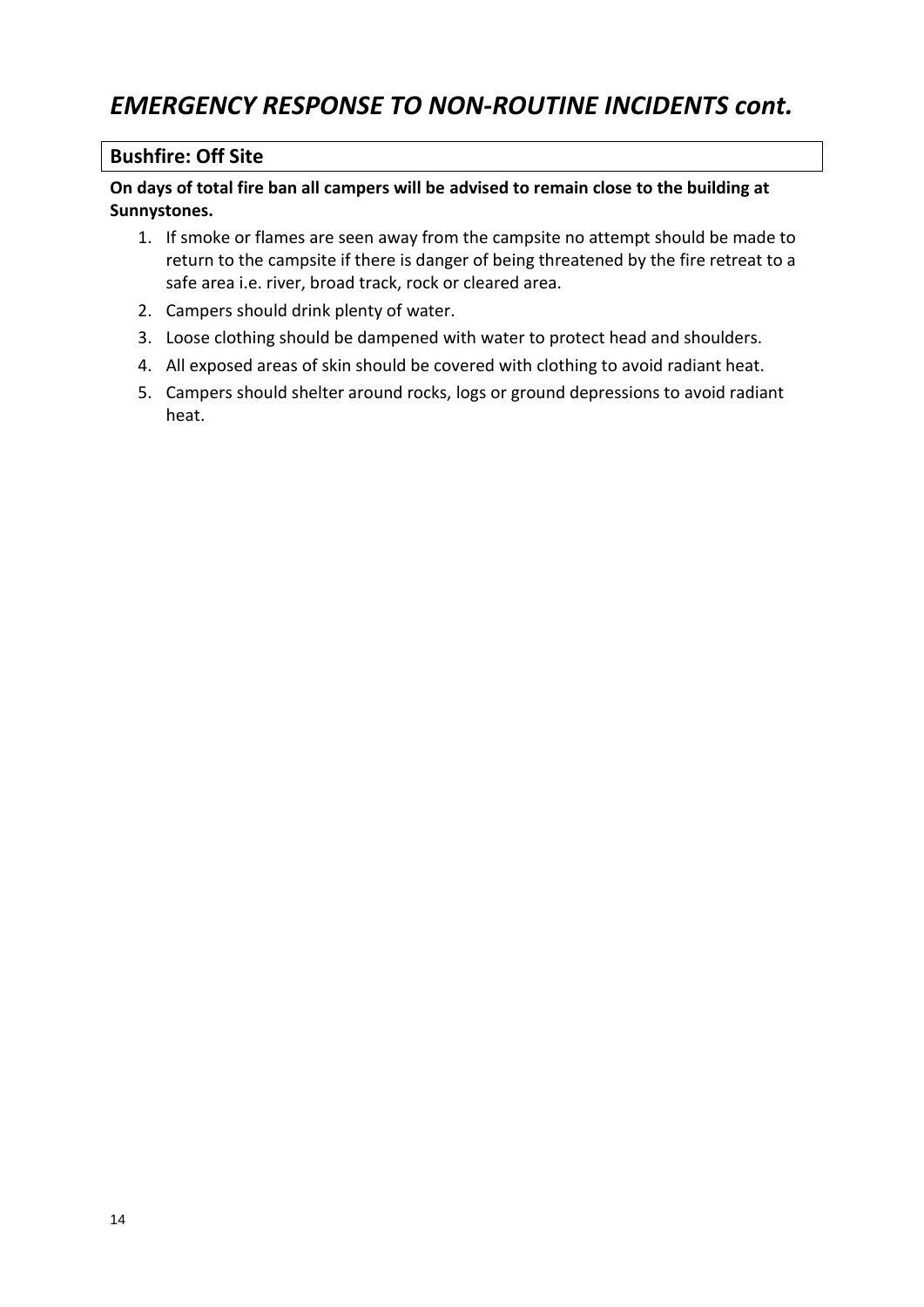#### **Building Fire**

All sleeping areas are fitted with smoke detectors. In the event of an emergency signal sounding the following steps are to be undertaken:

- **1.** In the event of a smoke alarm sounding alert the people in the room and contact an adult or group leader.
- **2. Sunnystones staff or a responsible adult or group leader** is to check the sleeping area being indicated by the alarm.
- **3. If smoke is present** in the sleeping area the accommodation rooms are to be evacuated in a quiet and orderly manner to the BBQ area where a head count will be undertaken. A **designated** group leader or Sunnystones staff member is to undertake individual room checks to ensure that all sleeping areas are empty.
- **4. If there is no evidence of smoke** Sunnystones staff or a group leader should investigate the [fire site] to ascertain whether or not it is a false alarm & **Emergency Services notified.**
- **5. If Sunnystones staff are not present they are to be immediately notified.**
- **6.** Except where the fire is strictly confined **no attempt should be made to fight the fire**. All doors should be closed and the building evacuated.
- **7. Gas & electricity** should be cut off.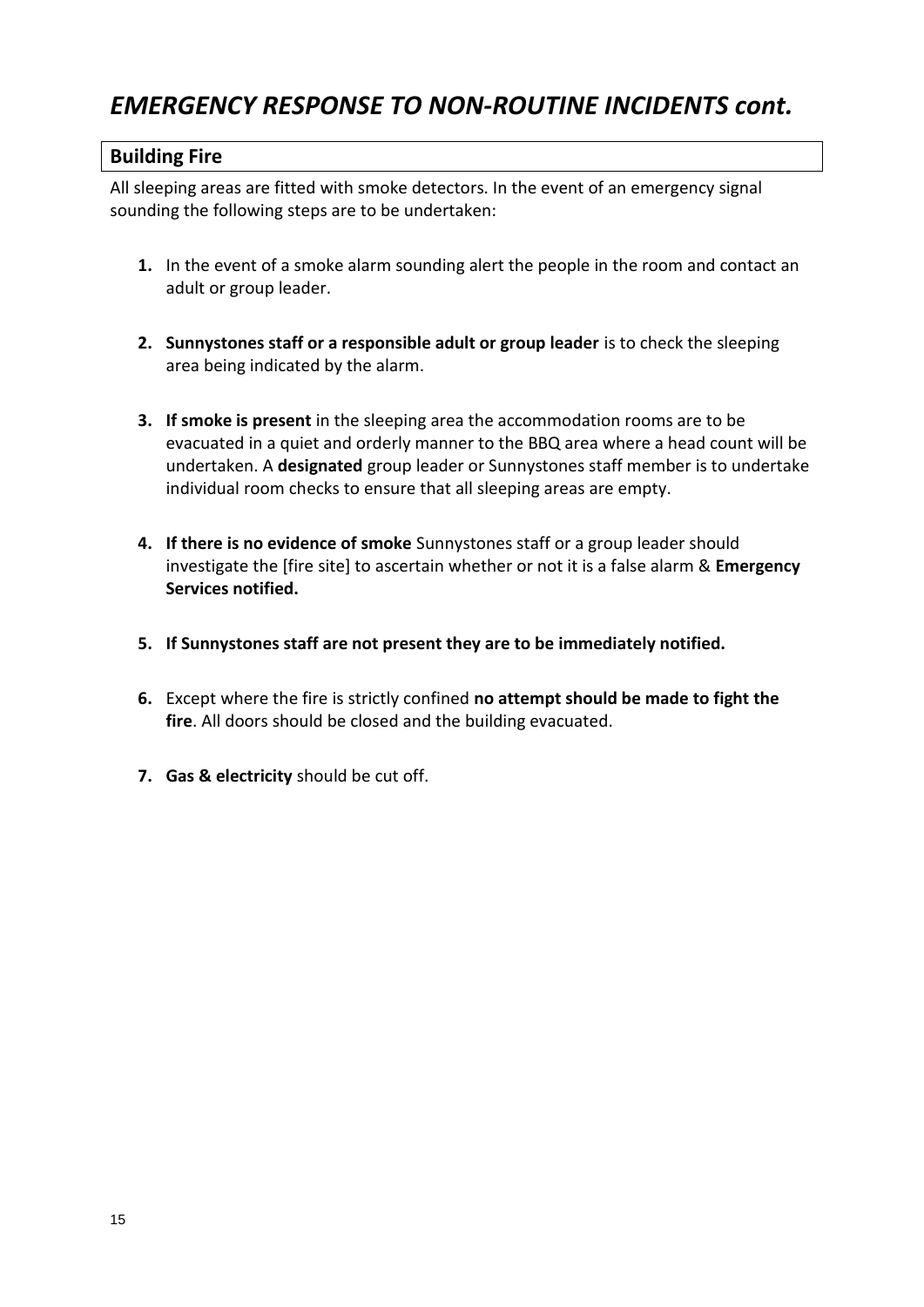#### **Lost Or Missing Camper:**

In the event that a camper is reported missing the procedures noted below need to be followed:

- 1. **Obtain a full description** of the missing person from the group leader including name, age, weight, height, build, hair and eye colouring, distinguishing physical marks and clothing worn.
- 2. **Organise a search party** comprising both Sunnystones staff and group leaders to cover and search a number of specified areas. Searchers are to be equipped with Mobile phones. Make a note of these search groups, their members and search areas. Campers should not be used in this capacity.
- 3. Ensure that someone in a responsible position is left in charge of the **remaining campers** and that these campers are given a variety of things to do. This group leader should also be able to receive telephone messages etc.
- 4. Coordinate watches and agree upon the maximum length of this **initial search** (30 mins). Upon reaching this time, all search groups must reassemble and confirm results.
- 5. If, after this initial, quick and thorough search of the immediate area, if the individual has not been located **call the POLICE on 000** and provide a detailed description of the missing camper, the estimated time last seen, any physical or medical aspects and the actions put in place to date.
- 6. In the event of an **underlying medical concern** with the missing individual the ambulance and hospital should be informed:
	- 1 Ambulance........................... 000
	- 2 Hospital..............................53672000
- 1. **Notify the immediate neighbours** and provide detailed description of the missing camper. Make sure that they know the campsite's phone number:
- 2. In the event that the emergency services and police have been introduced into the search, the group leader should **notifying the person in charge of their organisation** or school, so that the parents can be notified.
- 3. Upon **locating the missing camper**:
	- 1 ensure that the police, emergency services and neighbours are informed
	- 2 determine whether medical attention is required, and
	- 3 notify your organisation and parents.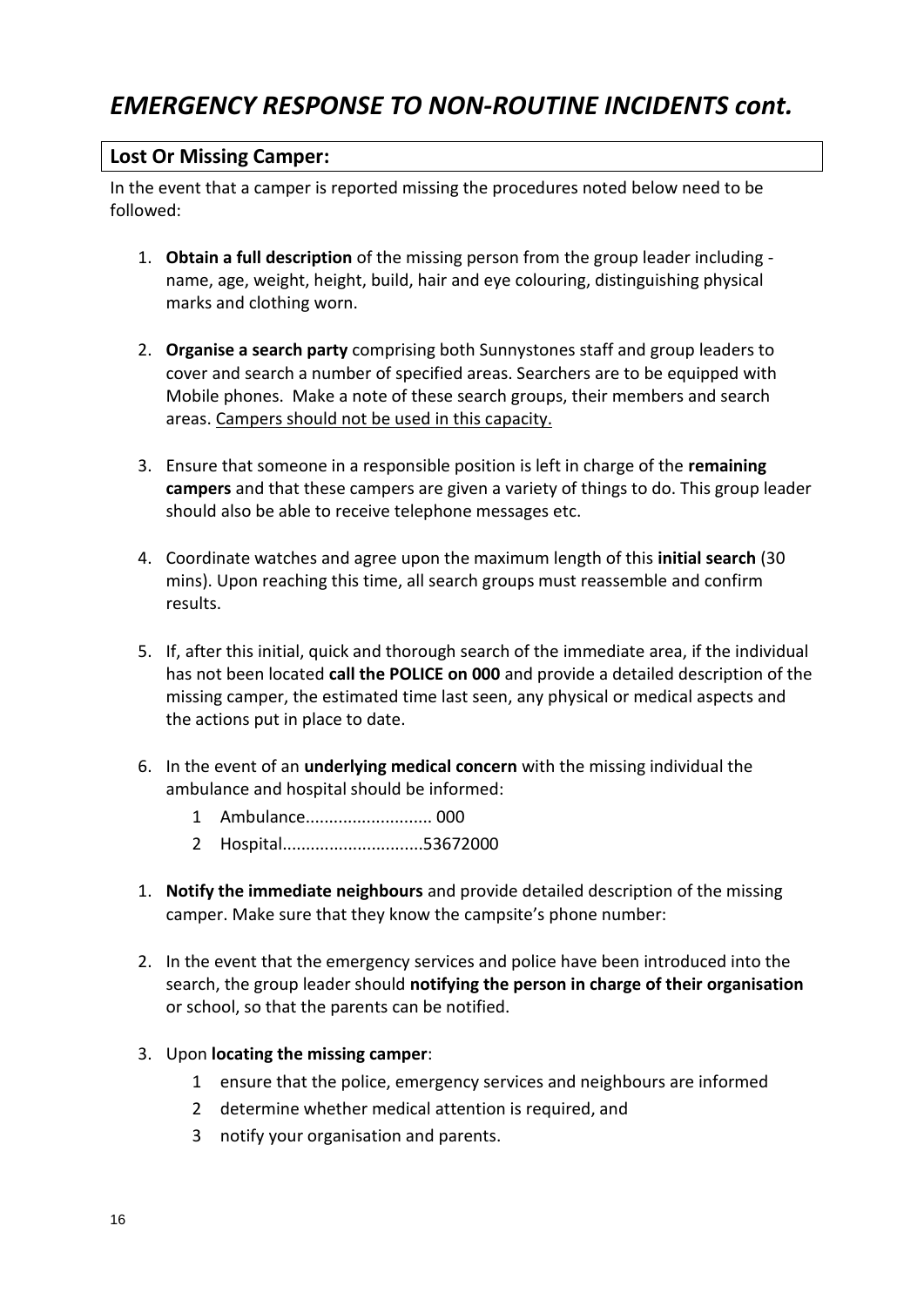#### **Camper Abduction Or Assault [NB No Private Access To Telephones]**

#### **Off Site**

- 1. Witnesses gathered and Police contacted immediately by any available means.
- 2. Group returns to camp to continue program. **Sunnystones staff immediately notified.**
- 3. Police manage situation
- 4. Group leader contacts organisation

#### **On Site**

- **1.** Immediate details obtained from witnesses and Police notified immediately
- **2.** Rest of group to carry on with program
- **3.** Witnesses held in office subject to police arrival
- **4.** Group leader contacts organisation
- **5.** Police manage situation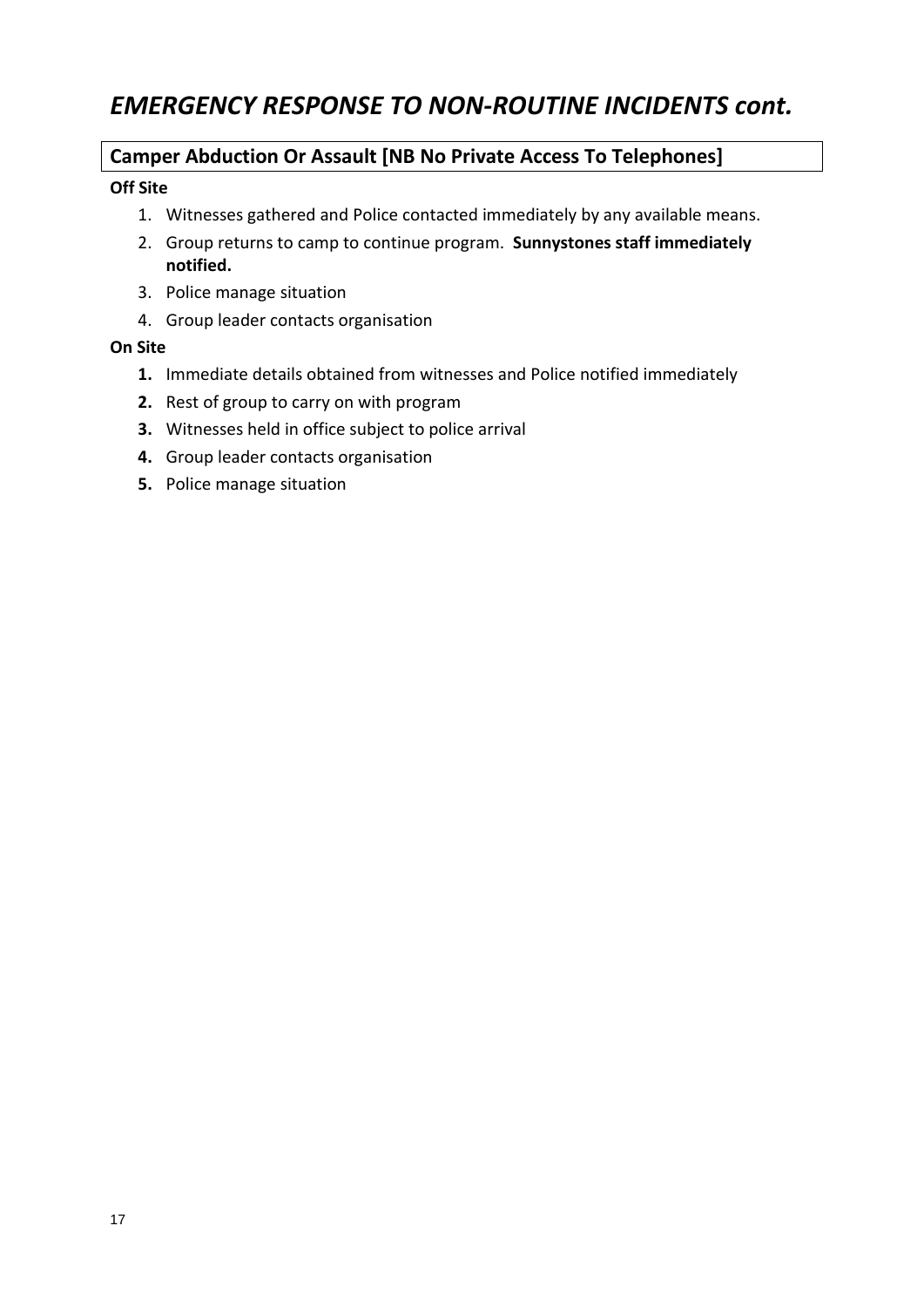#### **Hostage Situation**

#### **There is no single correct response for this problem, as it will depend on prevailing circumstances.**

#### **If In Direct Contact With Perpetrator:**

Principles to observe when confronted by situation:-

- 1. Remain calm and endeavour to reduce tension, particularly if in direct contact with perpetrator
- 2. Be flexible in response, humour the perpetrator and try to observe their behaviour
- 3. Comply with reasonable requests and negotiate if possible

#### **If Not In Direct Contact with Perpetrator:**

- **1.** Should a hostage situation develop at the camp all campers and staff not involved are to be immediately evacuated to the oval area. NOTE: Evacuation should only occur if it can be done in a manner that will not inflame the situation. All evacuations should be quiet and if possible out of sight of the perpetrator.
- **2.** Police notified immediately and take control**.**
- **3.** On advice from police campers remain at the oval or evacuated home.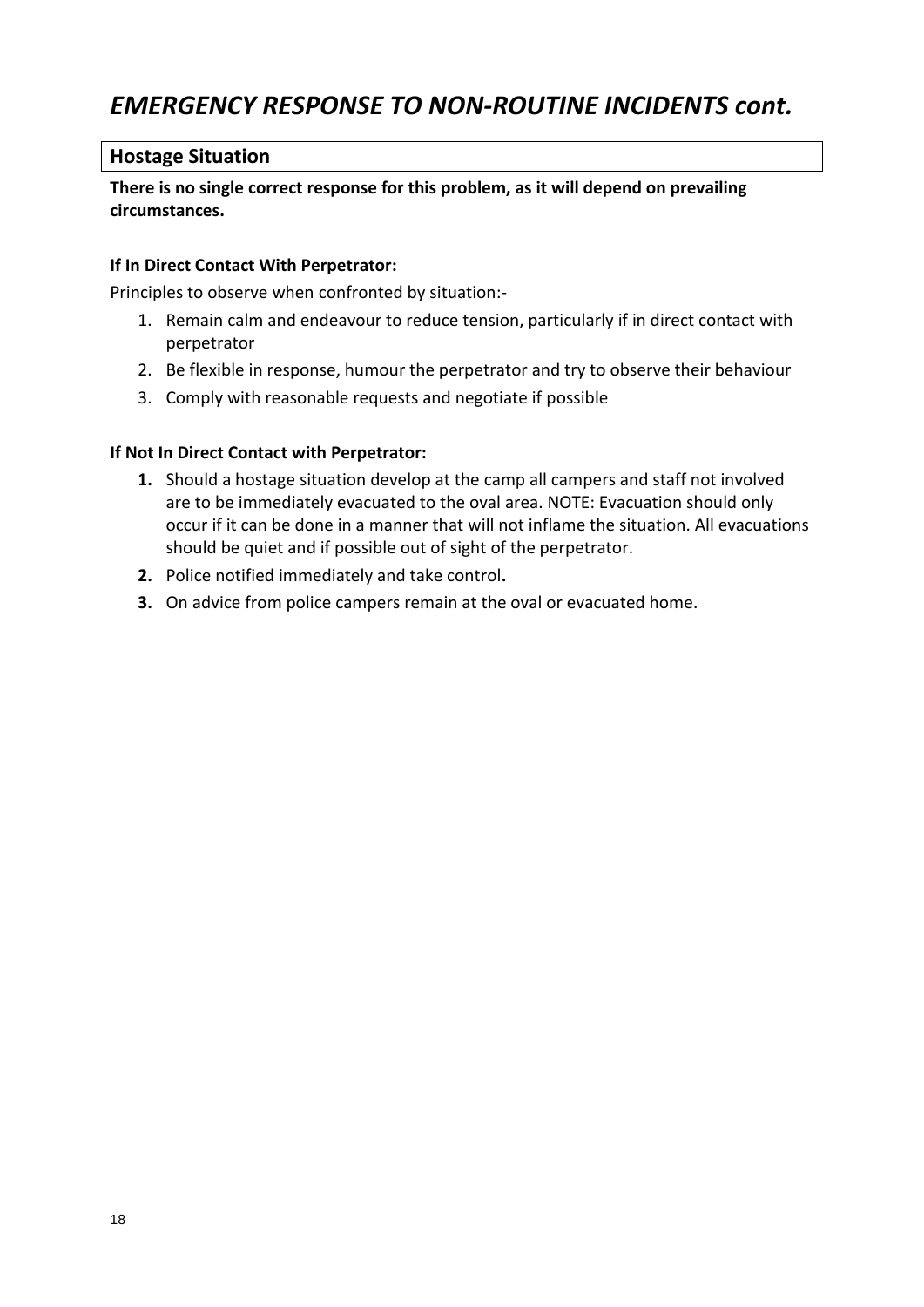#### **Injury / Illness/ Near Drowning**

#### **Off Site**

- 1. If safe to do so remove person from further danger.
- 2. First Aid and/or CPR as required.
- 3. Contact Sunnystones by Mobile phones.
- 4. Two adults stay with person, rest of group continue activity away from injured camper
- 5. Sunnystones staff or group leader contacted to arrange transport of person to medical aid or call Ambulance.

#### **On Site**

- 1. If safe to do so remove person from further danger and make comfortable.
- 2. First Aid and/or CPR as required.
- 3. Contact Sunnystones staff or group leader immediately
- 4. Two adults with 1st aid training to stay with injured / ill camper.
- 5. Sunnystones staff or group leader arrange transport to medical aid or call ambulance
- 6. Group removed from immediate vicinity of injured and continue program activity.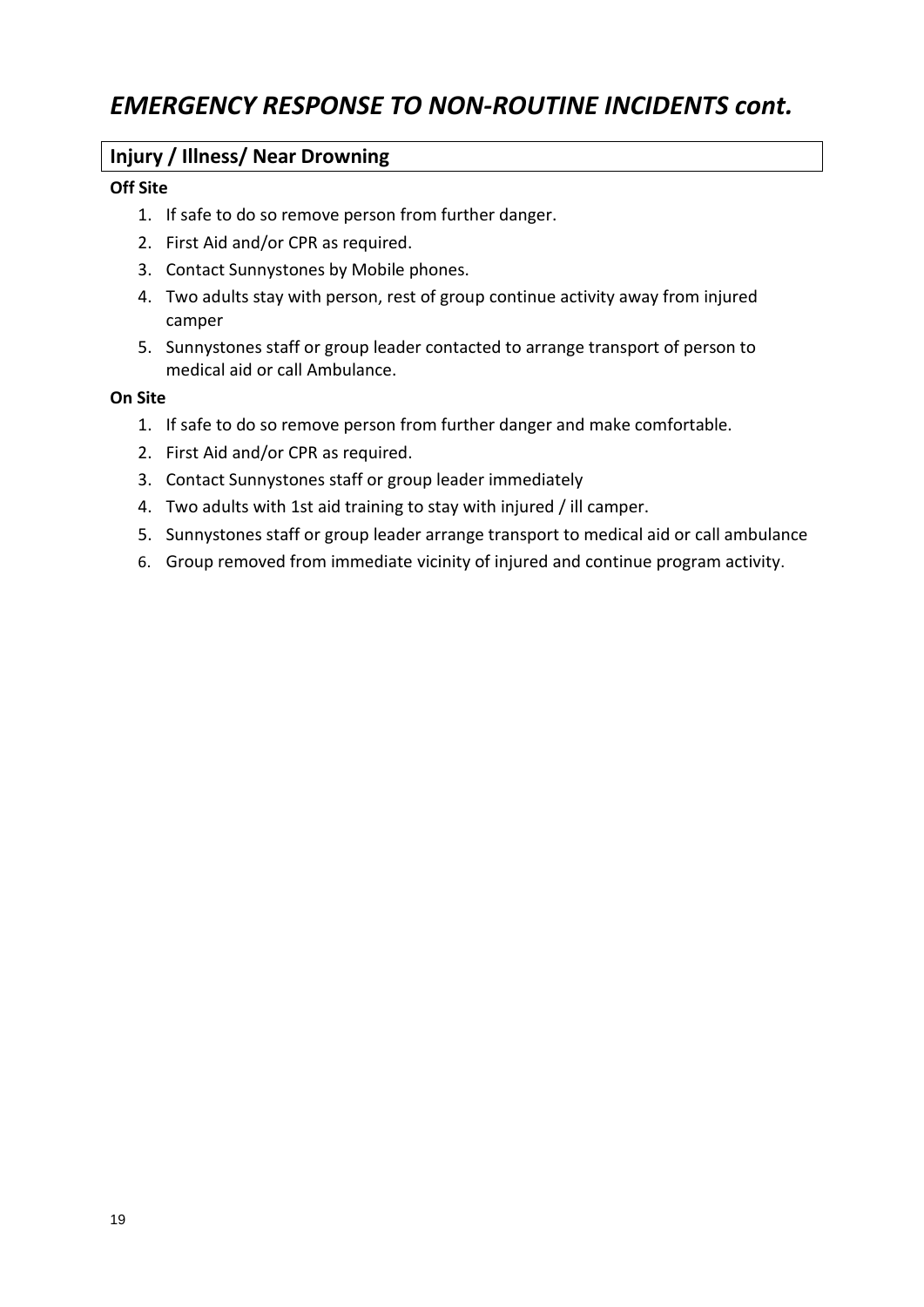#### **LPG Gas Leak**

- 1. Sunnystones staff or Group leader to be notified **immediately.**
- 2. Gas turned off at point if practical to do so.
- 3. **If the leak is minor** e.g. strong smell of gas from appliance. Turn off appliance or at supply. **- No evacuation of camp required** Isolate area from campers and ventilate area. Contact camp manager
- 4. **If a major leak** i.e. a very strong smell or visual plume of gas either indoor or outdoor then **evacuation must be considered. Remember - Gas is heavier than air and will flow downhill. Do not use vehicles to evacuate. The BBQ area provide the best assembly areas.**

**Notify gas supplier Kleenheat 132 180 and Gas Fitter 5367 1239 and police 000 .**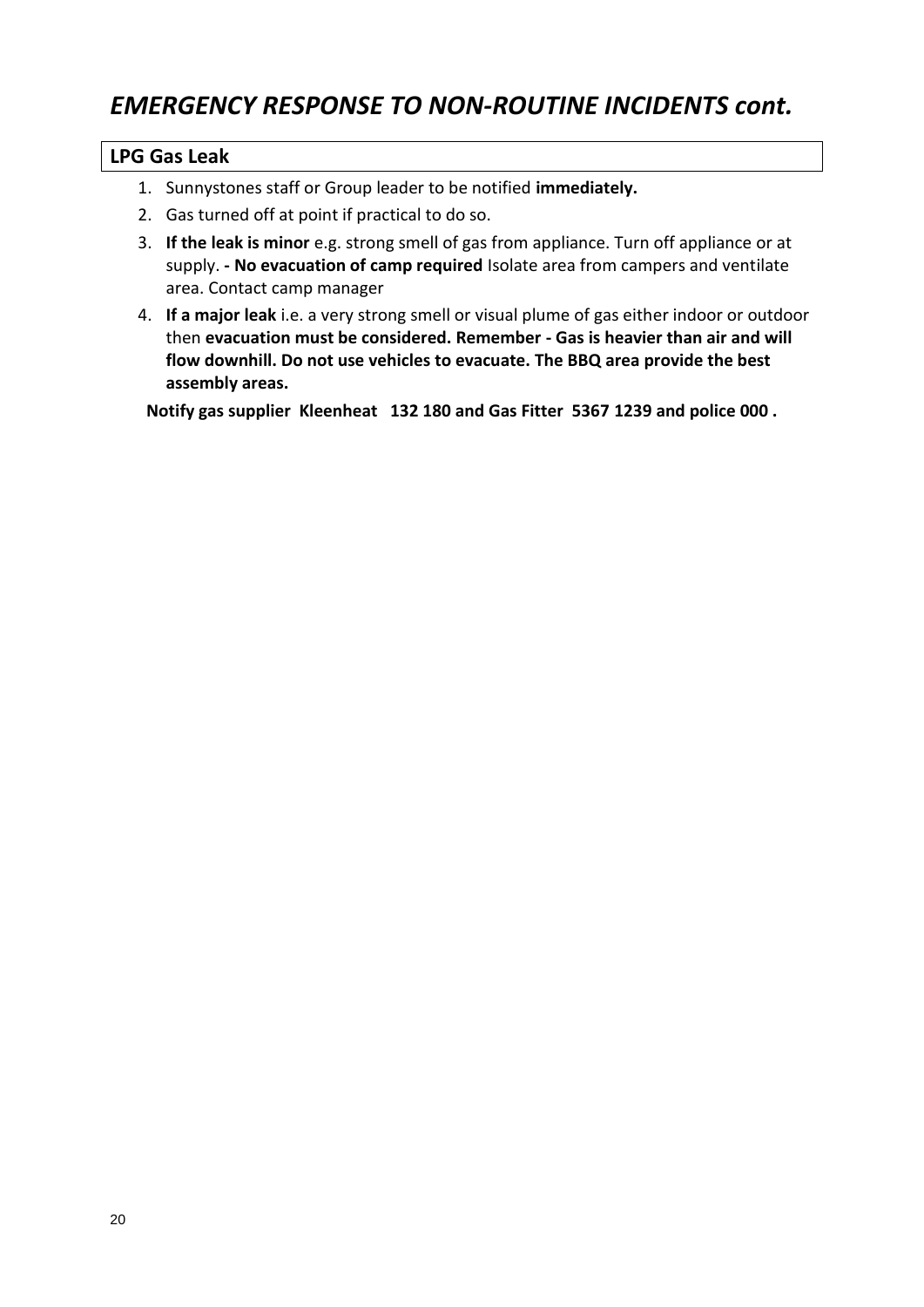#### *POST EMERGENCY DEBRIEF*

In the event that the Emergency Response Plan is enacted a post response debrief will occur as soon as practicable after the situation has been normalised. The level of this debrief will be determined by the seriousness of the incident.

**Minor incidents** - Where the matter has been handled internally and no injuries or apparent exposure to potential trauma has occurred.

A discussion between those involved in the incident and Sunnystones staff will occur. Diary notes of the incident and the response will be made. Any problems with the response and lessons that can be learned will be noted and adopted.

**Major Incidents** - Where injury, trauma has occurred or Emergency Services have been involved.

A full debrief with all parties involved and formal recommendations as to any adjustments to the response are sought from all interested parties. A report shall be written and lodged with the camp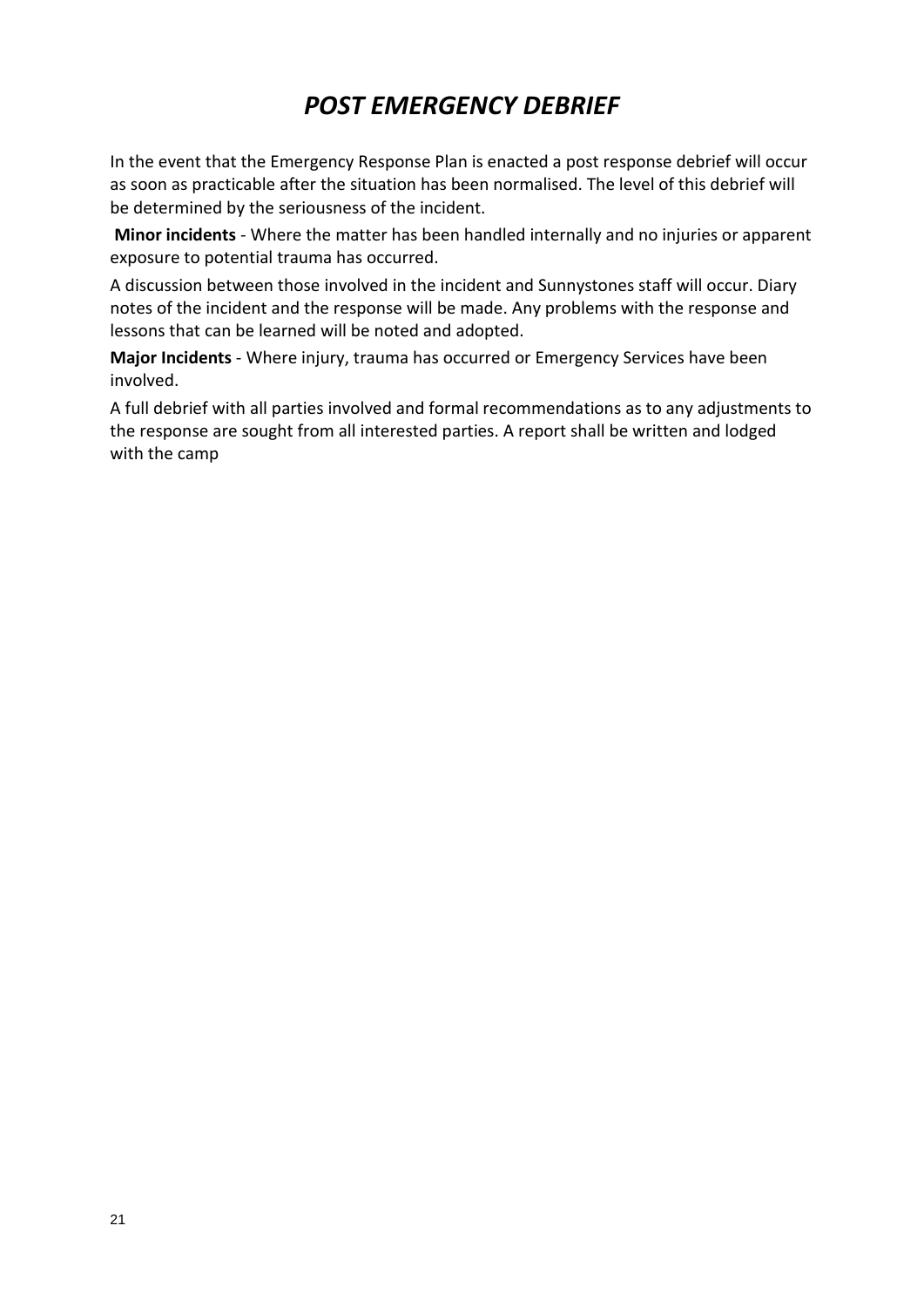

#### *Sunnystones Site Plan*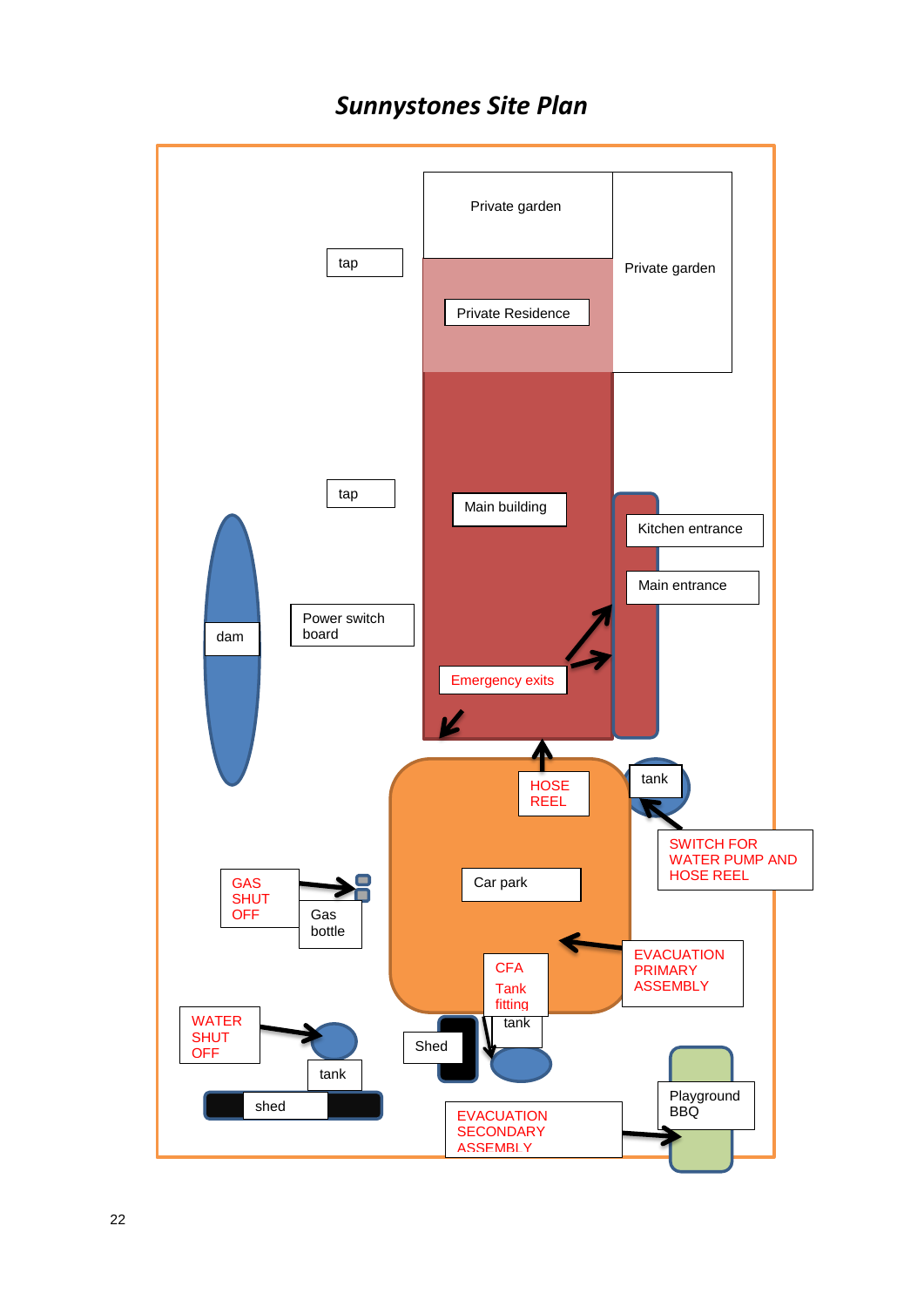#### *Sunnystones Staff Emergency Training Program/Reviewing Plan*

#### **Sunnystones staff**

New Sunnystones staff are briefed on the Emergency Management Plan as part of the induction process on commencing employment.

Each Sunnystones staff member is provided with a copy of the plan and are to acquaint themselves with the location of assembly areas, fire extinguishers and utility cut off points.

The Emergency Management Plan is tested every 12 months to simulate different emergencies.

Sunnystones staff are trained annually on the use of fire extinguishers.